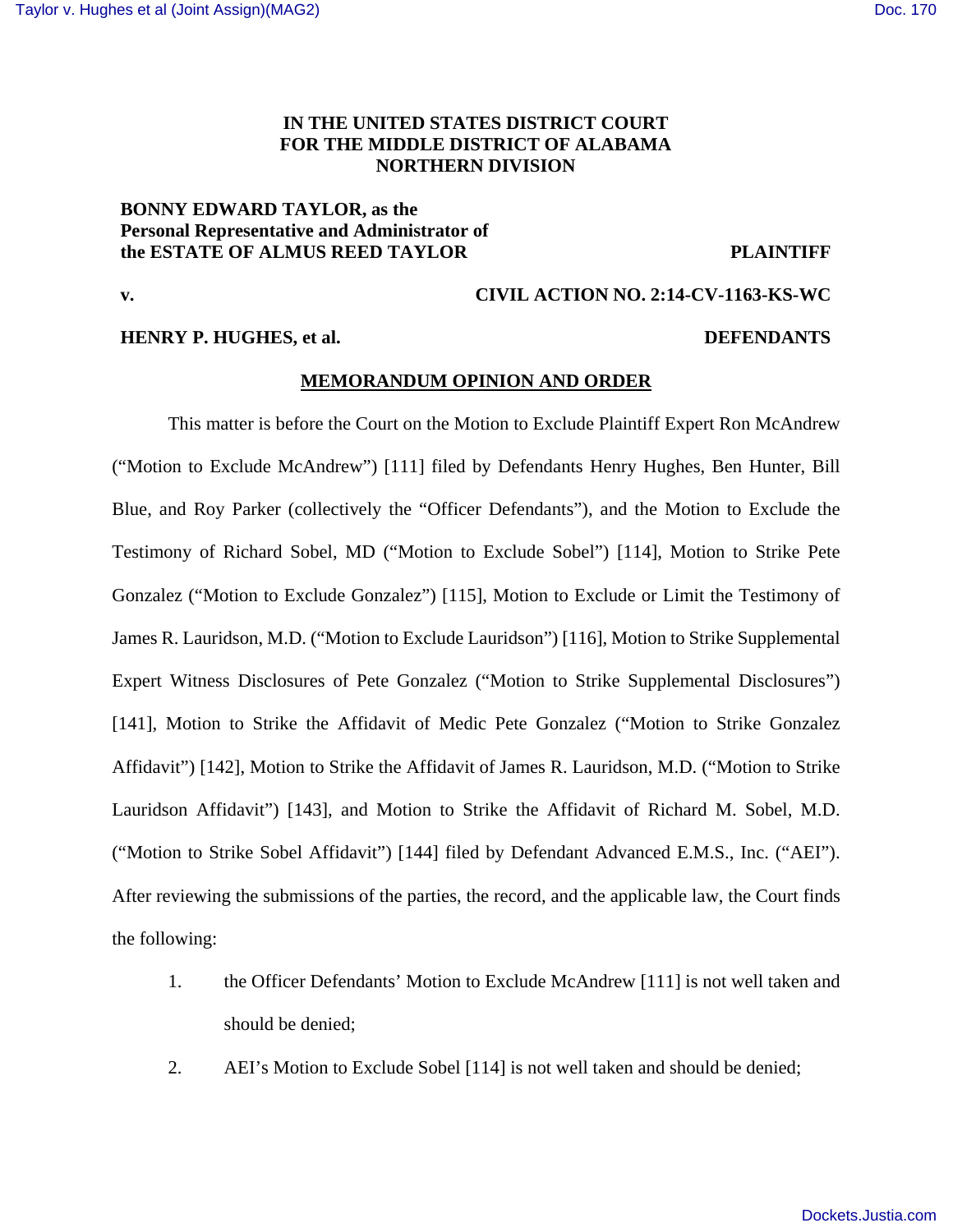- 3. AEI's Motion to Exclude Gonzalez [115] should be deferred;
- 4. AEI's Motion to Exclude Lauridson [116] should be deferred;
- 5. AEI's Motion to Strike Supplemental Disclosures [141] is well taken and should be granted;
- 6. AEI's Motion to Strike Gonzalez Affidavit [142] is well taken and should be granted;
- 7. AEI's Motion to Strike Lauridson Affidavit [143] is not well taken and should be denied; and
- 8. AEI's Motion to Strike Sobel Affidavit [144] is not well taken and should be denied.

## **I. BACKGROUND**

 Plaintiff Bonny Edward Taylor ("Plaintiff") brings this action on behalf of the Estate of Almus Taylor ("Taylor"), the decedent. She brings claims against Defendants under 42 U.S.C. § 1983 for violations of Taylor's rights to medical care under the Fourteenth Amendment, as well as various state law claims.

 Taylor was involved in a single vehicle car wreck while intoxicated. After being assessed by emergency medical technicians ("EMTs") employed by AEI, Taylor was detained in the Covington County Jail. After spending the night in a holding cell despite complaining of pain, Taylor died enroute to the hospital the next morning. An autopsy revealed that he bled out due to a lacerated liver and lung.

#### **II.** *DAUBERT* **MOTIONS**

## **A. Standard of Review**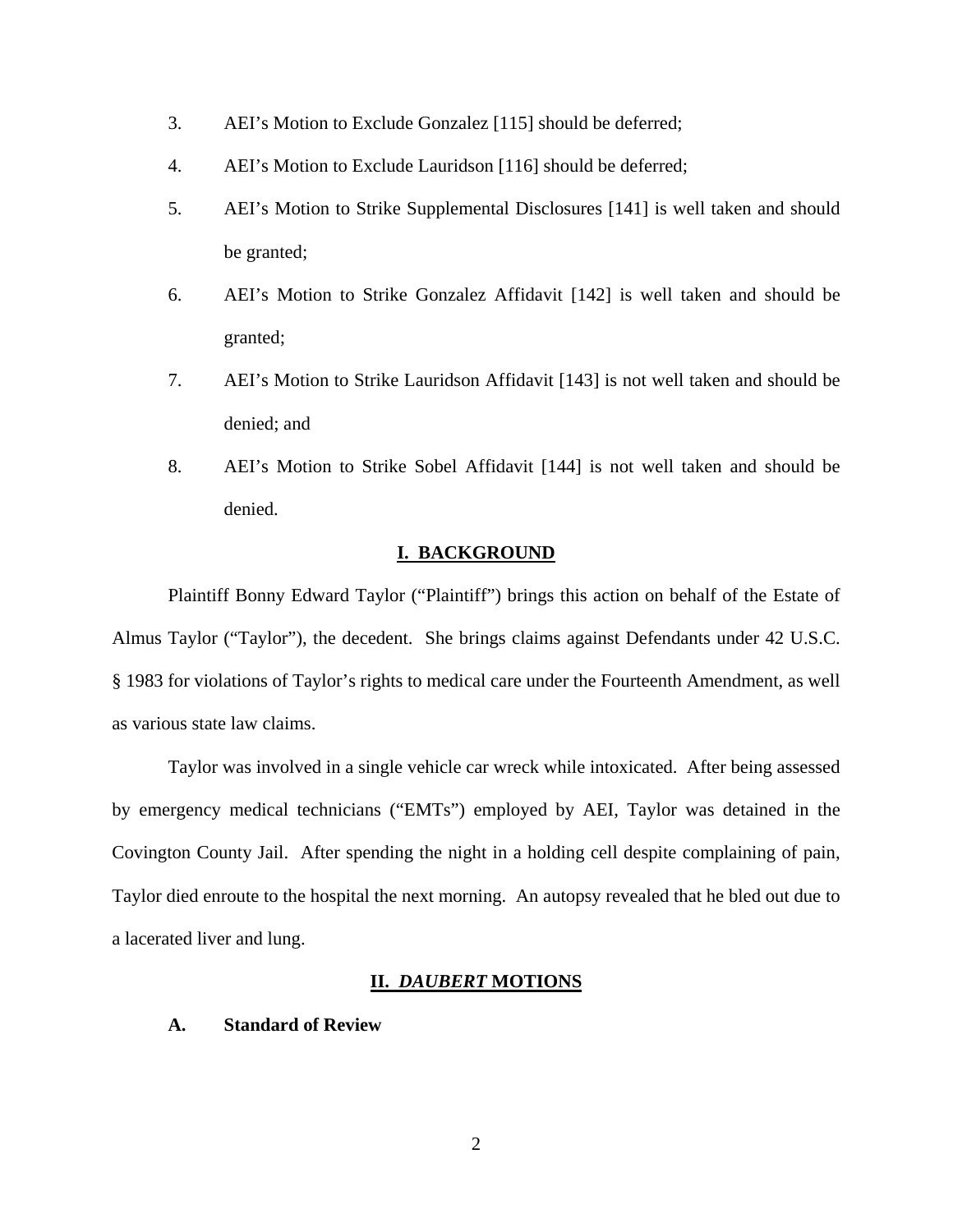The motions before the Court challenge the admissibility of expert testimony and opinions

under Federal Rule of Evidence 702 and *Daubert v. Merrell Dow Pharmaceuticals, Inc.*, 509 U.S.

579, 113 S. Ct. 2786, 125 L.Ed.2d 469 (1993).

The admissibility of expert testimony is governed by F.R.E. 702, which states:

A witness who is qualified as an expert by knowledge, skill, experience, training, or education may testify in the form of an opinion or otherwise if:

- (a) the expert's scientific, technical, or other specialized knowledge will help the trier of fact to understand the evidence or to determine a fact in issue;
- (b) the testimony is based on sufficient facts or data;
- (c) the testimony is the product of reliable principles and methods; and
- (d) the expert has reliably applied the principles and methods to the facts of the case.

The Supreme Court has explained that this rule places the district court into a gatekeeping role in

order to ensure that scientific evidence is both reliable and relevant. *Quiet Tech. DC-8, Inc. v.* 

*Hurel-Dubois UK Ltd.*, 326 F.3d 1333, 1340 (11th Cir. 2003) (citing *Daubert*, 509 U.S. at 589,

113 S. Ct. 2786). The Eleventh Circuit has stated that, in determining the admissibility of expert

testimony under F.R.E. 702, the Court must consider whether:

(1) [T]he expert is qualified to testify competently regarding the matters he intends to address; (2) the methodology by which the expert reaches his conclusion is sufficiently reliable as determined by the sort of inquiry mandated in *Daubert*; and (3) the testimony assists the trier of fact, through the application of scientific, technical, or specialized expertise, to understand the evidence or to determine a fact in issue."

*Id.* at 1340-41 (alteration in original).

# **B. Motion to Exclude McAndrew [111]**

In their Motion to Exclude McAndrew [111], the Officer Defendants argue that McAndrew

is not qualified to testify, does not use a reliable methodology, and will not assist the trier of fact

in understanding the evidence.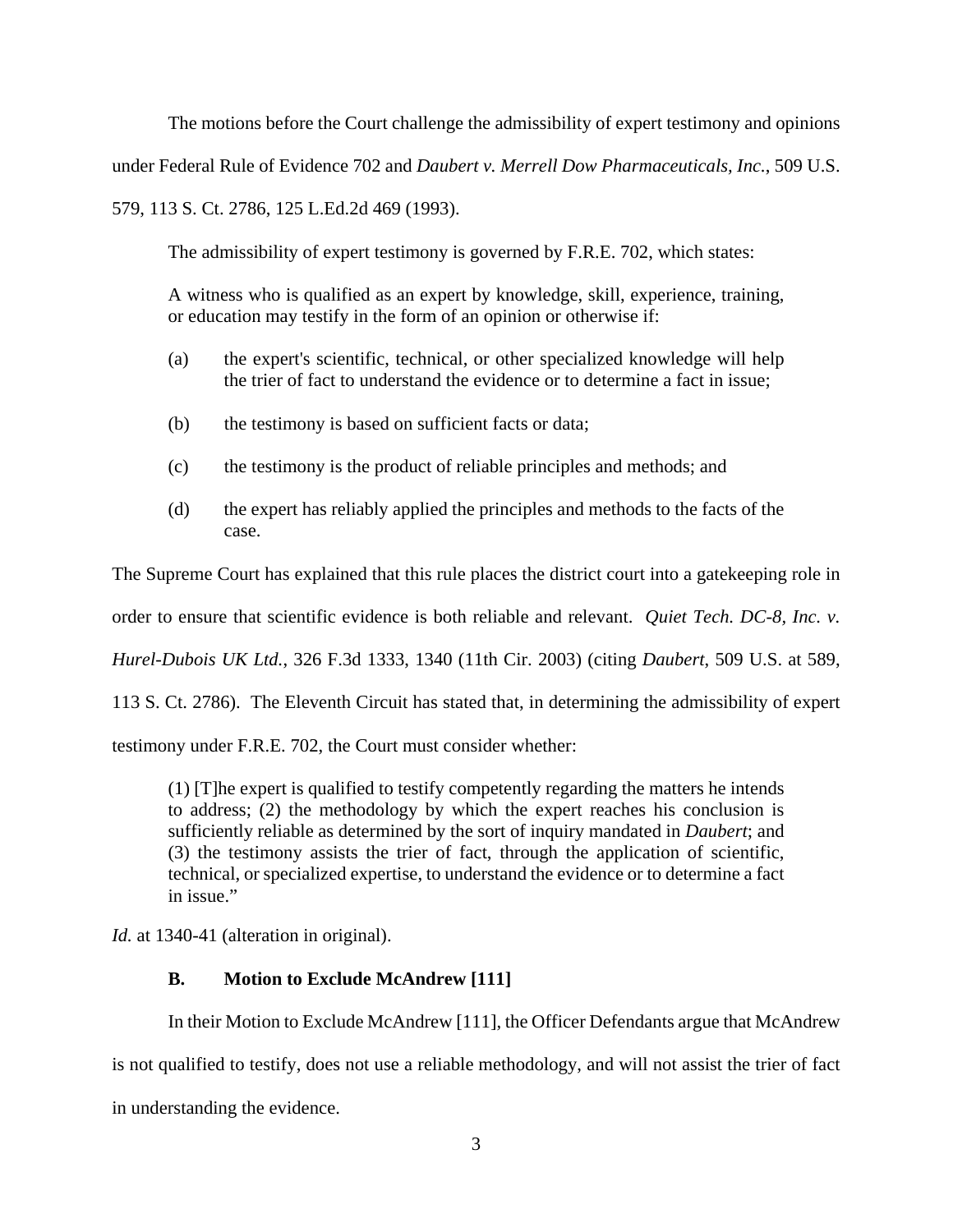First, the Officer Defendants argue that McAndrew is not qualified to offer an opinion as to the correct procedure that should have been followed when booking Taylor in the jail because most of his background deals with state correctional facilities and not county jails. The Court does not find this persuasive because, for one, McAndrew did work in the Orange County Jail in Florida, albeit for a short time, (*see* McAndrew Report [128-17] at p. 4), but more importantly, his experience is relevant to the standard of care for correctional facilities as a whole. Any discrepancies between the state system in Florida and the county jail system in Covington County can be addressed through cross-examination.

 Second, the Officer Defendants contend that McAndrew's opinions are based solely on his own experiences and do not meet the reliability requirement of *Daubert*. However, McAndrew's report makes clear that he relied on a number of other sources in drawing his opinions, including, among other things, the American Correctional Association, American Jail Association, Performance-Based Standards for Adult Local Detention Facilities, Fourth Edition; the Covington County Policy/Procedure Manual; the United States Department of Justice, National Institute of Corrections, Jail Standards and Inspection Programs; and the Alabama State Board of Health Regulations. (*See* McAndrew Report [128-17] at pp. 5-6.)

 Finally, though the Officer Defendants argue that McAndrew's testimony will not aid the trier of fact in determining the issues, the Court finds that it will. McAndrew's testimony goes towards the information the correctional officers should have relied on and the actions that they should have taken, which the jury might not fully understand if, as the Officer Defendants suggest, they were simply given the applicable excerpts from the Covington County Policy/Procedure Manual.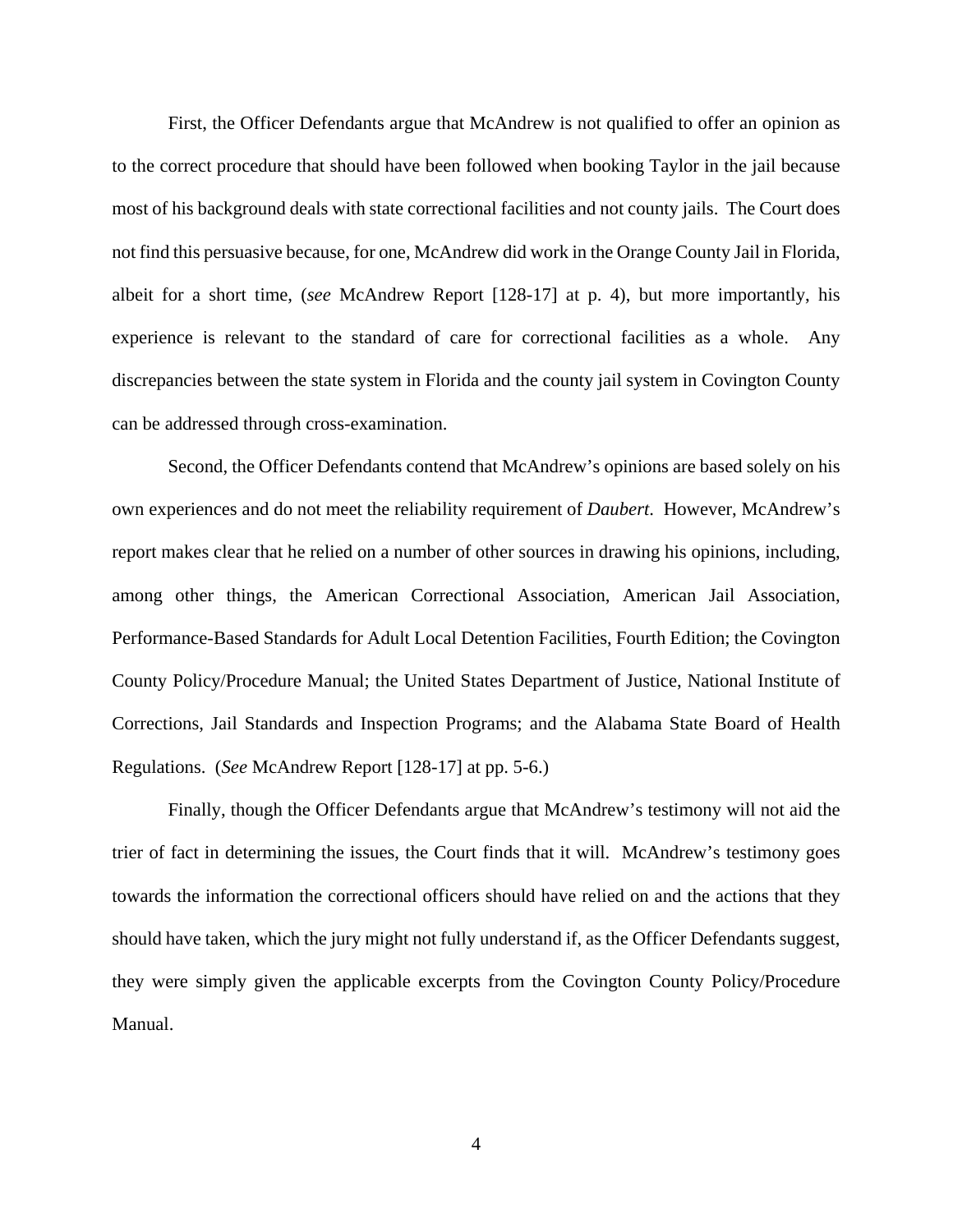Therefore, finding that Plaintiff has met her burden under F.R.E. 702 and *Daubert*, the Court will **deny** the Motion to Exclude McAndrew [111].

## **C. Motion to Exclude Sobel [114]**

 Under the AMLA, expert testimony that a medical provider deviated from the standard of care can only come from a "similarly situated health care provider." *Holcomb v. Carraway*, 945 So.2d 1009, 1012 (Ala. 2006) (citing Ala. Code § 6-5-548(e)). In its Motion to Exclude Sobel [114], AEI argues that Sobel is not a similarly situated health care provider because he is a physician and not an EMT.

 This Court faced a comparable question in *Coward v. Volvo Group North America, Inc.*, which both parties point to in support of their arguments. No. 2:08-CV-744-WKW-WO, 2009 WL 940381 (M.D. Ala. Apr. 6, 2009). In *Coward*, the Court addressed whether an orthopaedic hand surgeon was similarly situated to an EMT. In holding that he was not, the Court found that there was no evidence that the surgeon "was involved in transport of medically-injured patients, supervised the provision of care for medically-injured patients who were being transported in an ambulance or other emergency vehicle to a medical facility, or supervised EMTs or other similar care providers concerning locations of transport." *Coward*, 2009 WL 940381 at \*5. Unlike the surgeon in *Coward*, however, Sobel does have experience in emergency medicine. He details this well in his report, stating

I have been involved in the medical care of inmates for more than three decades both as an emergency physician and previously as a provider of primary care to inmates during their incarceration. I have been a contractor for the provision of medical care to a County Jail (Elmore County, Alabama). There I served as the medical director for inmate medical services, supervised a nurse practitioner and another physician and personally provided primary medical care to inmates. I have extensive experience in the administration of Emergency Medical Services.

I have served as the Regional EMS Medical Director for Southeast Alabama EMS Council (SEAEMS) and member of the Alabama Department of Public Health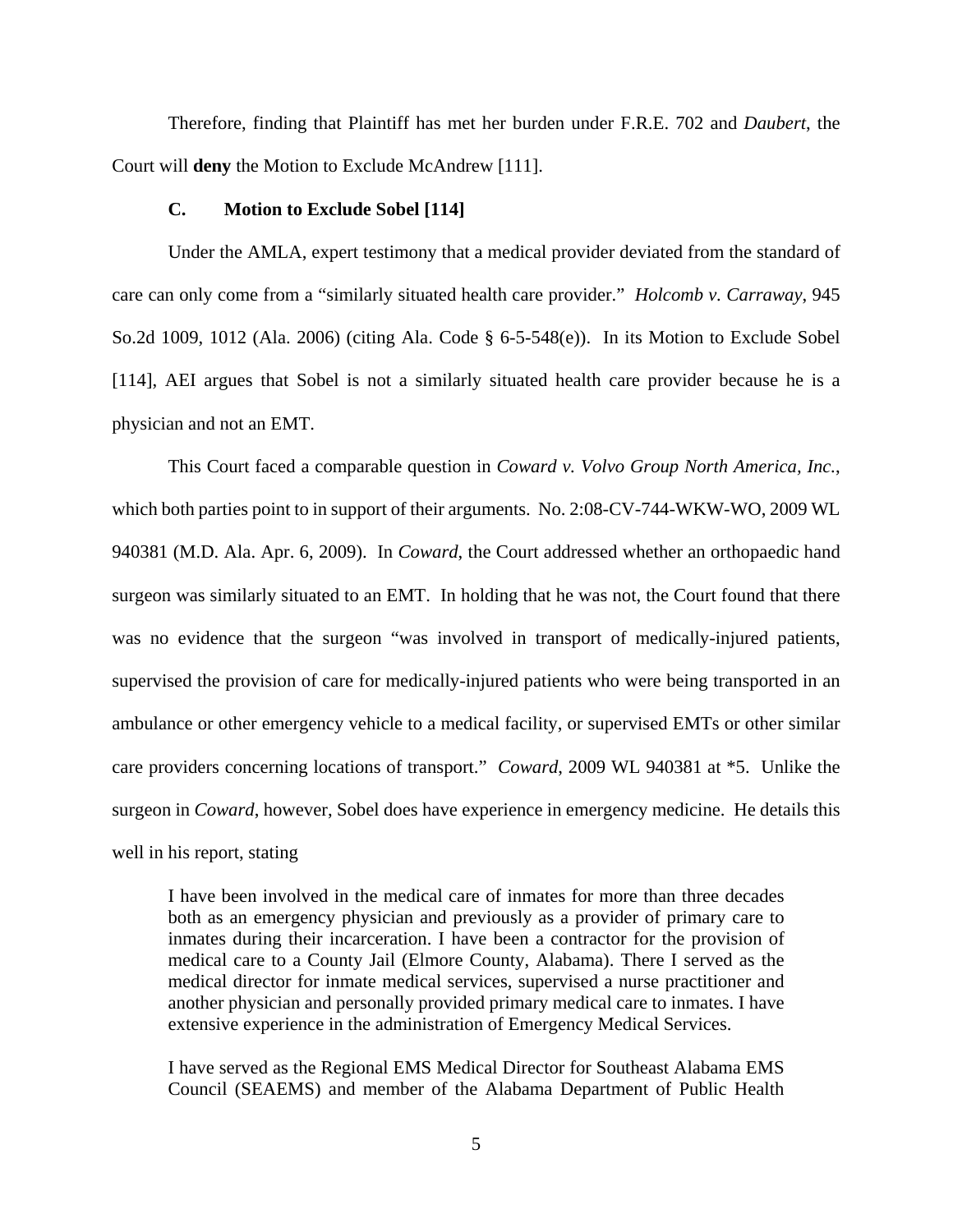EMS Committee for several years. I have served as an EMS Medical Director for many ground and air ambulance services individually. I continue to provide on-line medical direction to paramedic units in my routine practice as an emergency physician. I am well aware of the standard of prehospital provider and EMS service practice.

(Sobel Report [128-32] at pp. 2-3.) Therefore, though Sobel may not have personal experience as an EMT, he is a similarly situated health care provider in emergency medicine, with a wealth of experience in that area, including the supervision and direction of EMTs. The Motion to Exclude Sobel [114], then, will be **denied**.

## **D. Motion to Exclude Gonzalez [115]**

 In its Motion to Exclude Gonzalez [115], AEI argues that Gonzalez's methodology is deficient and that his opinions are not relevant. Plaintiff's Response [124] to this relies in part on Gonzalez's deposition and in part on supplemental disclosures made after the motion was filed, which are not considered, as detailed more fully herein. *See infra* III.A. Gonzelez's expert report does not meet any of the requirements of Federal Rule of Civil Procedure  $26(a)(2)(B)$ , as it is not signed, does not state the basis and reasons behind Gonzalez's opinions, does not include the facts or data considered, references no applicable exhibits, if any, does not expound on Gonzalez's qualifications, does not list the cases in which he was previously involved, and does not state the compensation he expects to be paid for his testimony.<sup>1</sup> On the record before it, the Court does not find that it is possible perform in its gatekeeping capacity. As such, this issue shall be **deferred** until trial.

## **E. Motion to Exclude Lauridson [116]**

 $\overline{a}$ 

In its Motion to Exclude Lauridson [116], AEI argues that Lauridson should be excluded as an expert because he is not qualified as a pathologist to opine as to the survivability of Taylor's

<sup>&</sup>lt;sup>1</sup> Despite its deficiencies, Plaintiff's expert disclosure of Gonzalez is deemed to be in full compliance with Rule 26, as AEI did not object within 14 days of the disclosure as required under the Amended Uniform Scheduling Order [89].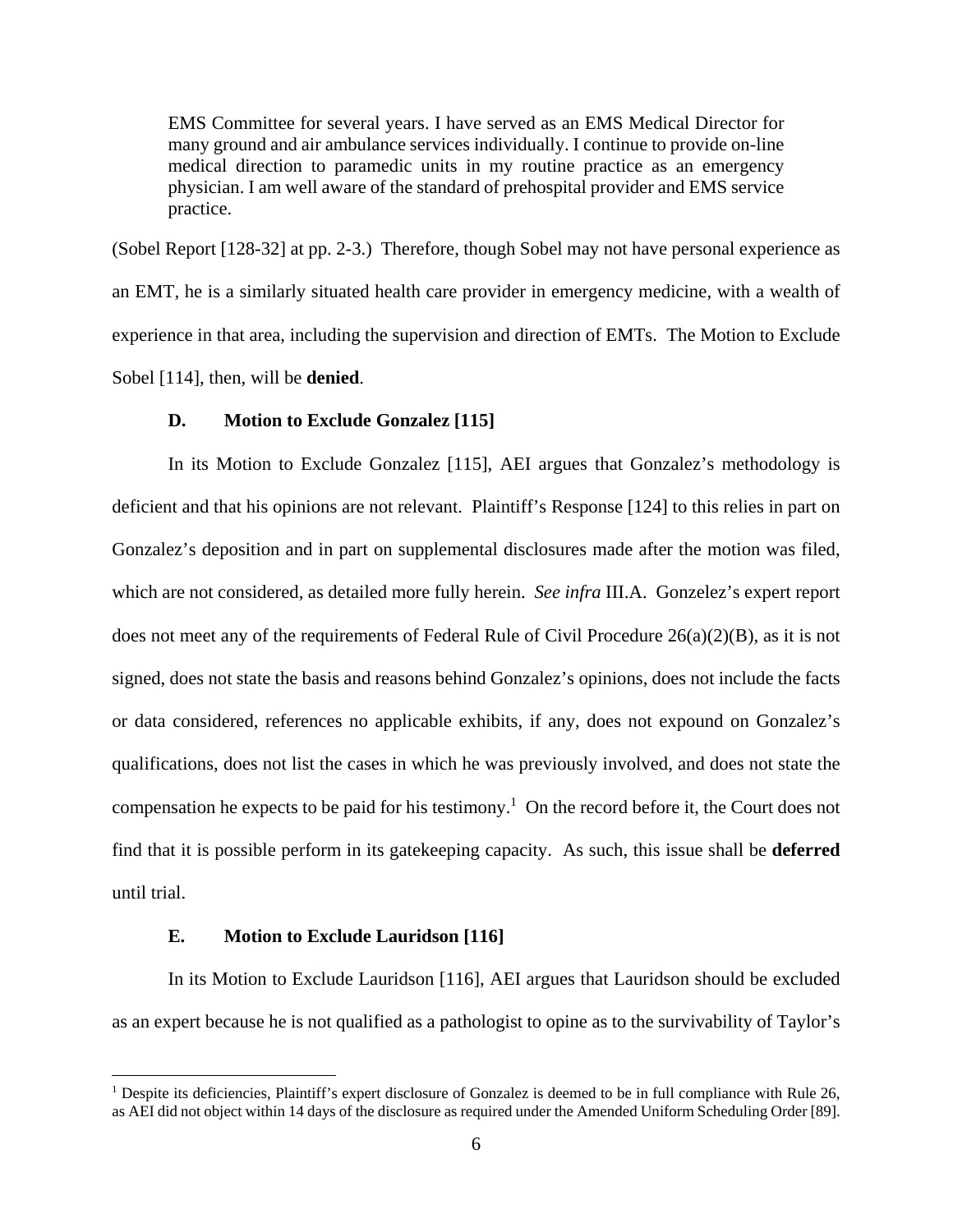injuries and because his methodology is unreliable. Notably, AEI does not argue that Lauridson is not a qualified pathologist, but only that, because he is not a "clinician," he is not qualified to provide expert testimony.

 It is fairly obvious to the Court that a qualified pathologist is qualified to opine as to cause and preventability of death. *See Woodley v. PFG-Lester Broadline, Inc.*, 556 F.Supp.2d 1300, 1309 (M.D. Ala. 2008) (finding a forensic pathologist qualified to testify about cause of death).

 Lauridson's methodology is not so clear. Though his report gives a fairly detailed account of the facts on which he bases his opinions, he does not connect those facts to his opinions. Instead, at the conclusion of his factual recitation, he states, without detailing any reasons, that "[h]ad [Taylor] received medical treatment, it is my opinion, beyond reasonable medical doubt, that he would have survived these injuries." (Lauridson Report [128-14] at p. 2.) Lauridson does expound on his methodology in his deposition, but because the Court does not feel it has enough information to adequately perform in its gatekeeping capacity. As such, this issue will also be **deferred** until trial.

## **III. MOTIONS TO STRIKE**

#### **A. Standard of Review**

 Supplements to expert disclosures "must be disclosed by the time the party's pretrial disclosures under Rule 26(a)(3) are due." Fed. R. Civ. P. 26(e)(2). Furthermore, "[i]f a party fails to provide information . . . as required by Rule 26(a) or (e), the party is not allowed to use that information . . . to supply evidence on a motion, at a hearing, or at trial, unless the failure was substantially justified or is harmless." Fed. R. Civ. P. 37(c)(1). All expert disclosures were due from the Plaintiff on July 1, 2016. (*See* Amended Uniform Scheduling Order [89] at p. 2.)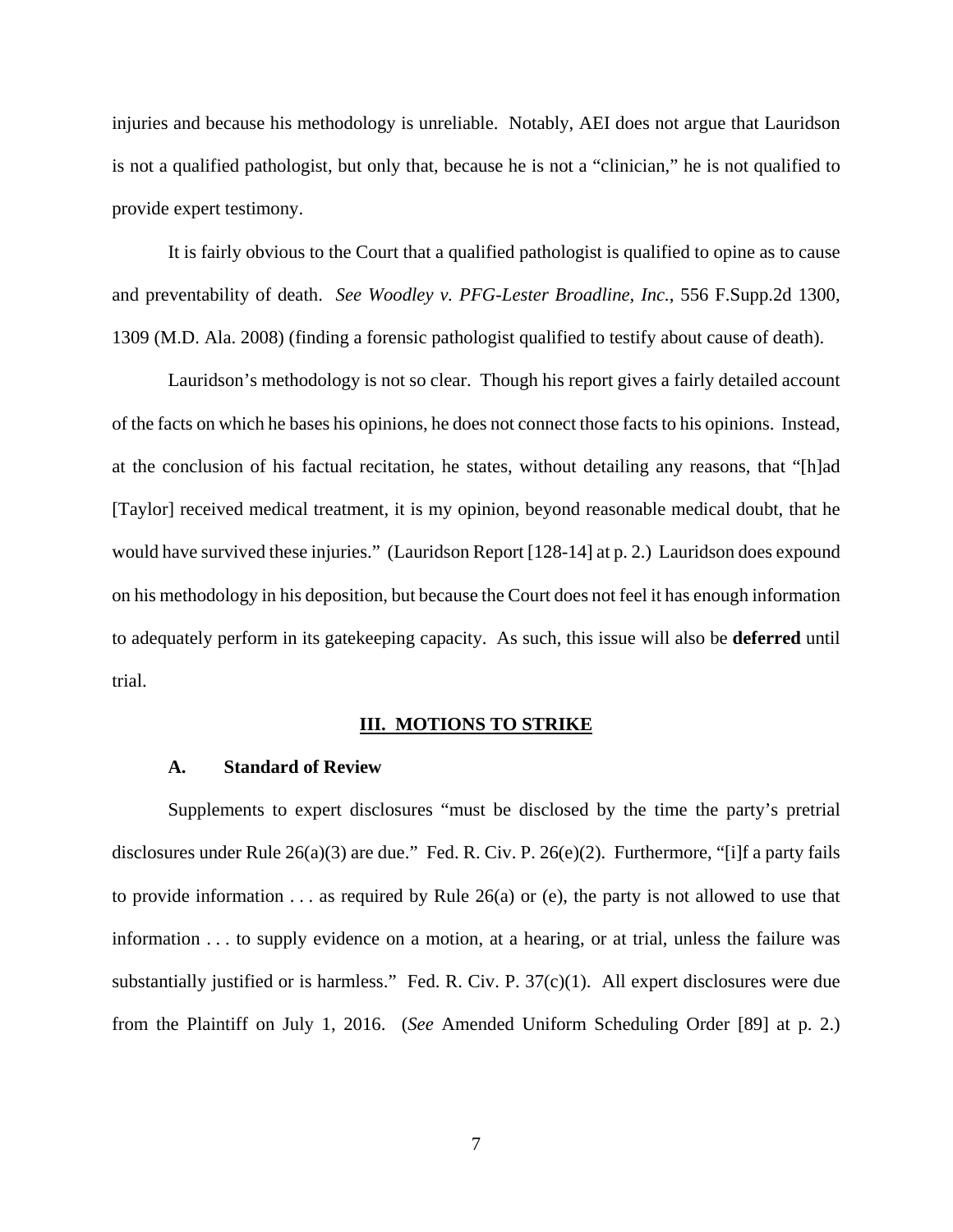Therefore, any supplemental information disclosed after this date will only be allowed if "the failure was substantially justified or is harmless." *See* Fed. R. Civ. P. 37(c)(1).

## **B. Motions to Strike Gonzalez Affidavit [141][142]**

 AEI first asks the Court to strike the supplemental disclosures of Gonzalez. Because the only supplementation of his report that has been filed with the Court is his affidavit, the Court assumes that both the Motion to Strike Supplemental Disclosures [141] and Motion to Strike Gonzalez Affidavit [142] deal with the information contained therein. The affidavit is dated April 7, 2017, well after the deadline for expert disclosures. Plaintiff argues that the affidavit contains no new information because it simply provides "a more detailed explanation" of what Gonzalez already stated in his deposition. Even if it were true that all the information in the affidavit was covered in Gonzalez's deposition, the deposition took place on December 6, 2016, also after the expert disclosures of Rule 26 were due. (*See* Gonzalez Depo. [128-28] at p. 1.) Furthermore, the fact that this information was not disclosed until the deposition would have caused harm to AEI because it would not have been able to adequately prepare for the deposition.

 There can be little doubt that affidavit contains far more information regarding his opinions than Gonzalez's half-page report, and that this supplementation of his report is not allowed under Rule 37. The Motions to Strike Gonzalez Affidavit [141][142] will therefore be **granted**.

#### **A. Motion to Strike Lauridson Affidavit [143]**

 AEI next challenges Lauridson's Affidavit for the same reasons as Gonzalez's. Though Lauridson expounds on his methodology more in his affidavit and his deposition, his opinion and the underlying factual basis for it remain the same as in his report. According to his report, Lauridson used his medical expertise to review Taylor's injuries and ultimately concluded that medical treatment would have saved his life. (*See* Lauridson Report [128-14].) Though more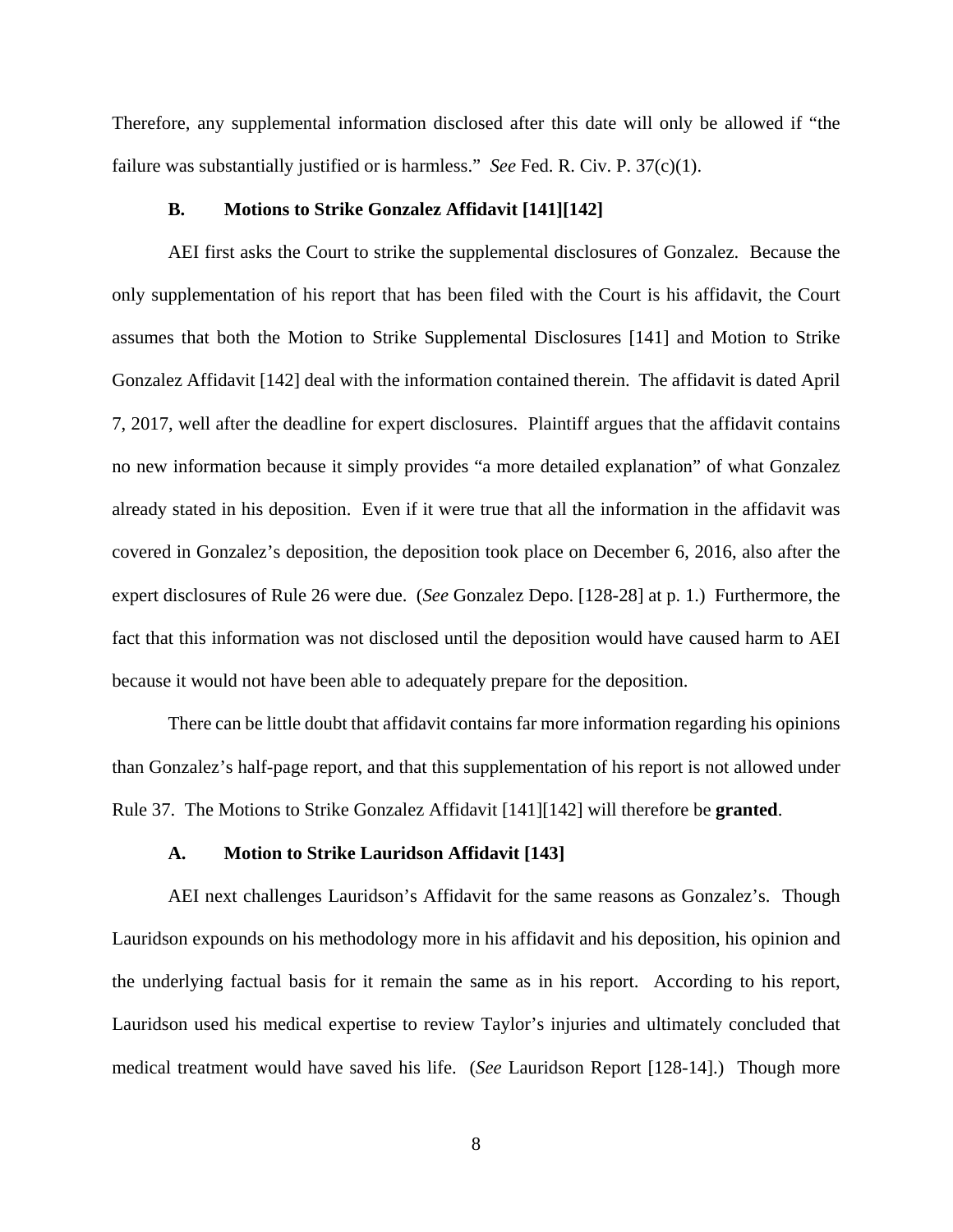detailed, nothing in his deposition or affidavit adds anything new to that opinion. Therefore, the Motion to Strike Lauridson Affidavit [143] will be **denied**.

## **B. Motion to Strike Sobel Affidavit [144]**

 Finally, AEI requests the Court strike Sobel's affidavit as an untimely supplement. Sobel's affidavit deals only with his qualifications, which were discussed in his report. (*See* Sobel Report [128-32] at pp. 2-3; Sobel Affidavit [128-37].) Though Sobel elaborates on what some of his credentials actually entailed, such as going into details as to his masters thesis and his residency program, there is no new information that should have be disclosed in his initial report. As such, the Court does not find that it should be stricken and will **deny** the Motion to Strike Sobel Affidavit [144].

#### **IV. CONCLUSION**

 IT IS THEREFORE ORDERED AND ADJUDGED that the Motion to Exclude McAndrew [111] is **denied**.

 IT IS FURTHER ORDERED AND ADJUDGED that the Motion to Exclude Sobel [114] is **denied**.

 IT IS FURTHER ORDERED AND ADJUDGED that the Motion to Exclude Gonzalez [115] is **deferred**.

 IT IS FURTHER ORDERED AND ADJUDGED that the Motion to Exclude Lauridson [116] is **deferred**.

 IT IS FURTHER ORDERED AND ADJUDGED that the Motion to Strike Supplemental Disclosures [141] is **granted**.

 IT IS FURTHER ORDERED AND ADJUDGED that the Motion to Strike Gonzalez Affidavit [142] is **granted**.

9